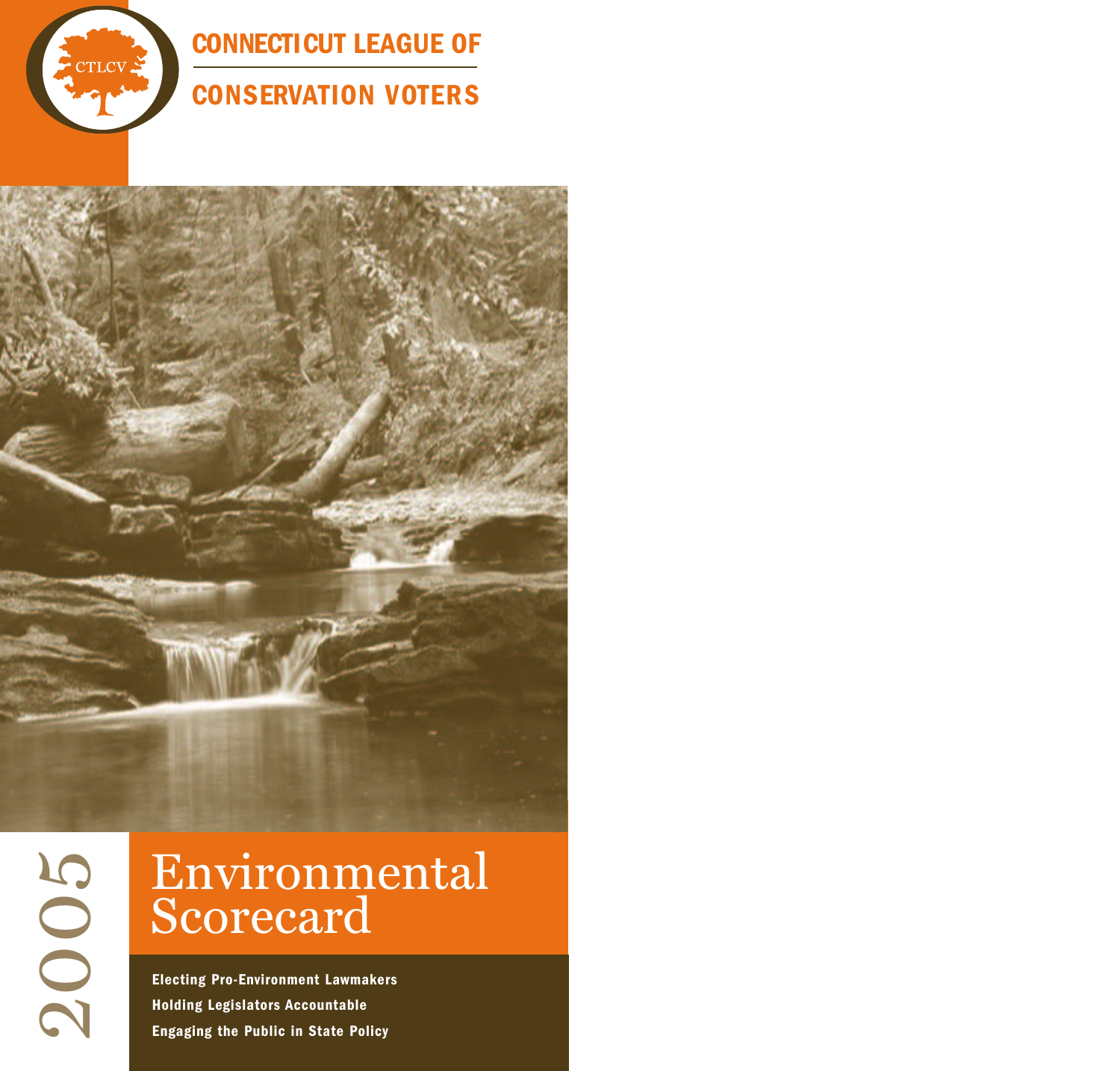# Session in Review



#### **MORE GOOD NEWS FROM THE CAPITOL**

Building on last year's victories for the environment, when 13 major environmental bills became law, this year the legislature voted in support of a significant number of new pro-environment bills. In addition to all the hard work of the environmental leaders and many pro-environment lawmakers, the new leadership in the House, the Senate and the Administration played a major role in achieving these successes.

### Major Victories

- **• SB 410 Farm Land Preservation, Land Protection, Affordable Housing and Historic Preservation**
- **• SB 916 Pesticides at Schools and Daycare Facilities**
- **• SB 920 Establish CT Clean Diesel Program**
- **• HB 1294 Minimum Stream Flow Regulations**
- **• HB 6570 Plans of Conservation and Development**
- **• HB 6908 Clean Car Incentives**
- **• HB 7501 Energy Independence**

### Unfinished Business

- **• SB 590 Invasive Plant Species (to reduce the spread of non-native invasive plants)**
- **• SB 785 Ban of Polybrominated Diphenyl Ether (toxic flame retardant chemicals)**
- **• SB 871 Expanding the Bottle Bill (include water bottles)**
- **• SB 876 Mercury Warnings (for fish consumption)**
- **• SB 923 High Performance Energy Efficiency Green Building Standards (standards for state-funded projects)**
- **• HB 5599 All-Terrain Vehicles (universal registration)\***
- **• HB 6703 Planning for Community Preservation (Geographic Information Systems)**
- **• HB 6393 Community Preservation and Investment (To generate additional open space funds)**
- **• HB 6942 Creating a Clean Water Investment Program (a fund for the acquisition of watershed lands)**
- **• Light pollution Reduction\* (to reduce nighttime light glare and save energy)**
- **• Bio-Diesel Promotion\* (for cleaner air and conservation of fossil fuel)**
- **• Natural Gas Conservation Fund\* (to provide incentives for natural gas conservation)**
- **• Sulfur Content of Home Heating Oil\* (for cleaner air and conservation of fossil fuel)**
- \* Issues denoted with asterisk were not scored, and not all had individual bill numbers, but work continues for their passage.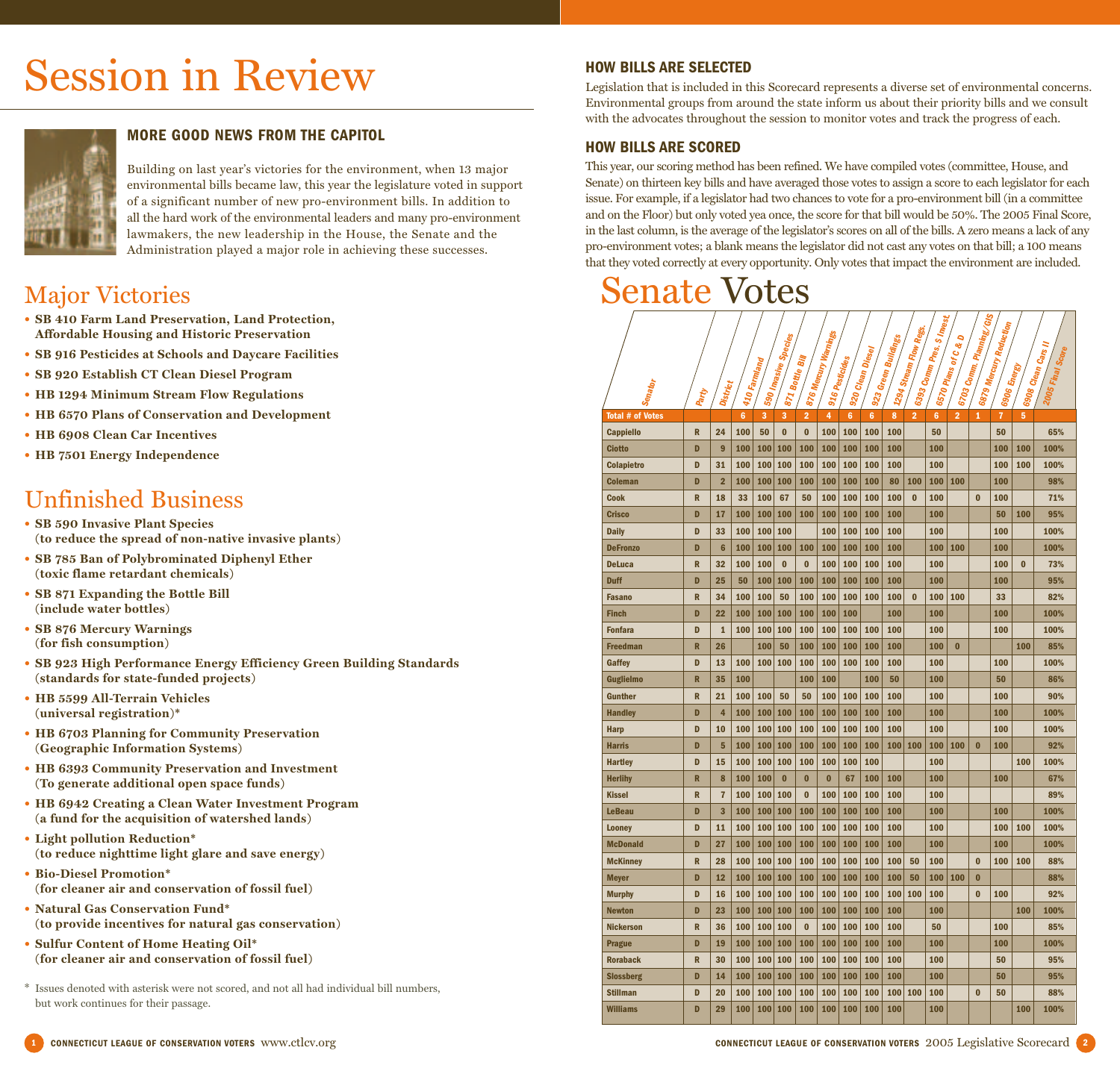#### **HOW BILLS ARE SELECTED**

Legislation that is included in this Scorecard represents a diverse set of environmental concerns. Environmental groups from around the state inform us about their priority bills and we consult with the advocates throughout the session to monitor votes and track the progress of each.

#### **HOW BILLS ARE SCORED**

Senate Votes

This year, our scoring method has been refined. We have compiled votes (committee, House, and Senate) on thirteen key bills and have averaged those votes to assign a score to each legislator for each issue. For example, if a legislator had two chances to vote for a pro-environment bill (in a committee and on the Floor) but only voted yea once, the score for that bill would be 50%. The 2005 Final Score, in the last column, is the average of the legislator's scores on all of the bills. A zero means a lack of any pro-environment votes; a blank means the legislator did not cast any votes on that bill; a 100 means that they voted correctly at every opportunity. Only votes that impact the environment are included.

| 1294 Stream Flow Regs.<br>876 Mercury Warnings<br>590 Invasile Species<br>923 Green Buildings<br>920 Clean Diesel<br>1871 Bottle Bill<br>976 Pesticides<br>1410 Familand |              |                       |     |     |          |                |          |     |     |     |                | 5393 Comm Pres. \$ Invest. | 6570 Plans or C & D | 6703 Comm. Planning/GIS | 6879 Mercury Reduction |     | 6908 Clean Cars II |
|--------------------------------------------------------------------------------------------------------------------------------------------------------------------------|--------------|-----------------------|-----|-----|----------|----------------|----------|-----|-----|-----|----------------|----------------------------|---------------------|-------------------------|------------------------|-----|--------------------|
| Senator                                                                                                                                                                  | <b>Party</b> | <sup>4</sup> District |     |     |          |                |          |     |     |     |                |                            |                     |                         | 16906 Energy           |     | 2005 Final Score   |
| Total # of Votes                                                                                                                                                         |              |                       | 6   | 3   | 3        | $\overline{2}$ | 4        | 6   | 6   | 8   | $\overline{2}$ | $\boldsymbol{6}$           | $\overline{2}$      | 1                       | 8                      | 5   |                    |
| Cappiello                                                                                                                                                                | $\mathsf{R}$ | 24                    | 100 | 50  | $\bf{0}$ | 0              | 100      | 100 | 100 | 100 |                | 50                         |                     |                         | 50                     | 100 | 68%                |
| <b>Ciotto</b>                                                                                                                                                            | D            | 9                     | 100 | 100 | 100      | 100            | 100      | 100 | 100 | 100 |                | 100                        |                     |                         | 100                    | 67  | 97%                |
| Colapietro                                                                                                                                                               | D            | 31                    | 100 | 100 | 100      | 100            | 100      | 100 | 100 | 100 |                | 100                        |                     |                         | 100                    | 67  | 97%                |
| Coleman                                                                                                                                                                  | D            | $\overline{2}$        | 100 | 100 | 100      | 100            | 100      | 100 | 100 | 100 | 100            | 100                        | 100                 |                         | 100                    | 50  | 96%                |
| Cook                                                                                                                                                                     | R            | 18                    | 33  | 100 | 67       | 50             | 100      | 100 | 100 | 100 | $\bf{0}$       | 100                        |                     | $\bf{0}$                | 100                    | 100 | 73%                |
| <b>Crisco</b>                                                                                                                                                            | D            | 17                    | 100 | 100 | 100      | 100            | 100      | 100 | 100 | 100 |                | 100                        |                     |                         | 50                     | 67  | 92%                |
| <b>Daily</b>                                                                                                                                                             | D            | 33                    | 100 | 100 | 100      |                | 100      | 100 | 100 | 100 |                | 100                        |                     |                         | 100                    | 67  | 97%                |
| <b>DeFronzo</b>                                                                                                                                                          | D            | 6                     | 100 | 100 | 100      | 100            | 100      | 100 | 100 | 100 |                | 100                        | 100                 |                         | 100                    | 67  | 97%                |
| <b>DeLuca</b>                                                                                                                                                            | $\mathsf{R}$ | 32                    | 100 | 100 | $\bf{0}$ | $\bf{0}$       | 100      | 100 | 100 | 100 |                | 100                        |                     |                         | 100                    | 67  | 79%                |
| <b>Duff</b>                                                                                                                                                              | D            | 25                    | 50  | 100 | 100      | 100            | 100      | 100 | 100 | 100 |                | 100                        |                     |                         | 100                    | 50  | 91%                |
| Fasano                                                                                                                                                                   | $\mathsf{R}$ | 34                    | 100 | 100 | 50       | 100            | 100      | 100 | 100 | 75  | $\bf{0}$       | 100                        | 100                 |                         | 33                     | 100 | 81%                |
| <b>Finch</b>                                                                                                                                                             | D            | 22                    | 100 | 100 | 100      | 100            | 100      | 100 |     | 100 |                | 100                        |                     |                         | 100                    | 67  | 97%                |
| <b>Fonfara</b>                                                                                                                                                           | D            | $\mathbf{1}$          | 100 | 100 | 100      | 100            | 100      | 100 | 100 | 100 |                | 100                        |                     |                         | 100                    | 67  | 97%                |
| Freedman                                                                                                                                                                 | $\mathsf{R}$ | 26                    |     | 100 | 50       | 100            | 100      | 100 | 100 | 100 |                | 100                        | $\overline{0}$      |                         |                        | 100 | 84%                |
| Gaffey                                                                                                                                                                   | D            | 13                    | 100 | 100 | 100      | 100            | 100      | 100 | 100 | 100 |                | 100                        |                     |                         | 100                    | 67  | 97%                |
| Guglielmo                                                                                                                                                                | $\mathsf{R}$ | 35                    | 100 |     |          | 100            | 100      |     | 100 | 50  |                | 100                        |                     |                         | 50                     | 100 | 88%                |
| <b>Gunther</b>                                                                                                                                                           | $\mathsf{R}$ | 21                    | 100 | 100 | 50       | 50             | 100      | 100 | 100 | 100 |                | 100                        |                     |                         | 100                    | 100 | 91%                |
| <b>Handley</b>                                                                                                                                                           | D            | $\overline{4}$        | 100 | 100 | 100      | 100            | 100      | 100 | 100 | 100 |                | 100                        |                     |                         | 100                    | 50  | 95%                |
| Harp                                                                                                                                                                     | D            | 10                    | 100 | 100 | 100      | 100            | 100      | 100 | 100 | 100 |                | 100                        |                     |                         | 100                    | 50  | 95%                |
| <b>Harris</b>                                                                                                                                                            | D            | 5                     | 100 | 100 | 100      | 100            | 100      | 100 | 100 | 100 | 100            | 100                        | 100                 | $\bf{0}$                | 100                    | 67  | 91%                |
| <b>Hartley</b>                                                                                                                                                           | D            | 15                    | 100 | 100 | 100      | 100            | 100      | 100 | 100 |     |                | 100                        |                     |                         |                        | 67  | 96%                |
| <b>Herlihy</b>                                                                                                                                                           | R            | 8                     | 100 | 100 | $\bf{0}$ | $\bf{0}$       | $\bf{0}$ | 67  | 100 | 100 |                | 100                        |                     |                         | 100                    | 100 | 70%                |
| <b>Kissel</b>                                                                                                                                                            | $\mathsf{R}$ | 7                     | 100 | 100 | 100      | $\bf{0}$       | 100      | 100 | 100 | 100 |                | 100                        |                     |                         |                        | 100 | 90%                |
| <b>LeBeau</b>                                                                                                                                                            | D            | 3                     | 100 | 100 | 100      | 100            | 100      | 100 | 100 | 100 |                | 100                        |                     |                         | 100                    | 67  | 97%                |
| Looney                                                                                                                                                                   | D            | 11                    | 100 | 100 | 100      | 100            | 100      | 100 | 100 | 100 |                | 100                        |                     |                         | 100                    | 67  | 97%                |
| <b>McDonald</b>                                                                                                                                                          | D            | 27                    | 100 | 100 | 100      | 100            | 100      | 100 | 100 | 100 |                | 100                        |                     |                         | 100                    | 67  | 97%                |
| <b>McKinney</b>                                                                                                                                                          | $\mathsf{R}$ | 28                    | 100 | 100 | 100      | 100            | 100      | 100 | 100 | 100 | 50             | 100                        |                     | $\bf{0}$                | 100                    | 100 | 88%                |
| <b>Meyer</b>                                                                                                                                                             | D            | 12                    | 100 | 100 | 100      | 100            | 100      | 100 | 100 | 100 | 50             | 100                        | 100                 | 0                       |                        | 67  | 86%                |
| <b>Murphy</b>                                                                                                                                                            | D            | 16                    | 100 | 100 | 100      | 100            | 100      | 100 | 100 | 100 | 100            | 100                        |                     | $\bf{0}$                | 100                    | 67  | 90%                |
| <b>Newton</b>                                                                                                                                                            | D            | 23                    | 100 | 100 | 100      | 100            | 100      | 100 | 100 | 100 |                | 100                        |                     |                         |                        | 75  | 98%                |
| <b>Nickerson</b>                                                                                                                                                         | $\mathsf R$  | 36                    | 100 | 100 | 100      | $\bf{0}$       | 100      | 100 | 100 | 100 |                | 50                         |                     |                         | 100                    | 100 | 86%                |
| Prague                                                                                                                                                                   | D            | 19                    | 100 | 100 | 100      | 100            | 100      | 100 | 100 | 100 |                | 100                        |                     |                         | 100                    | 50  | 95%                |
| <b>Roraback</b>                                                                                                                                                          | $\mathsf R$  | 30                    | 100 | 100 | 100      | 100            | 100      | 100 | 100 | 100 |                | 100                        |                     |                         | 50                     | 100 | 95%                |
| <b>Slossberg</b>                                                                                                                                                         | D            | 14                    | 100 | 100 | 100      | 100            | 100      | 100 | 100 | 100 |                | 100                        |                     |                         | 50                     | 50  | 91%                |
| <b>Stillman</b>                                                                                                                                                          | D            | 20                    | 100 | 100 | 100      | 100            | 100      | 100 | 100 | 100 | 100            | 100                        |                     | $\bf{0}$                | 50                     | 67  | 86%                |
| <b>Williams</b>                                                                                                                                                          | D            | 29                    | 100 | 100 | 100      | 100            | 100      | 100 | 100 | 100 |                | 100                        |                     |                         |                        | 67  | 97%                |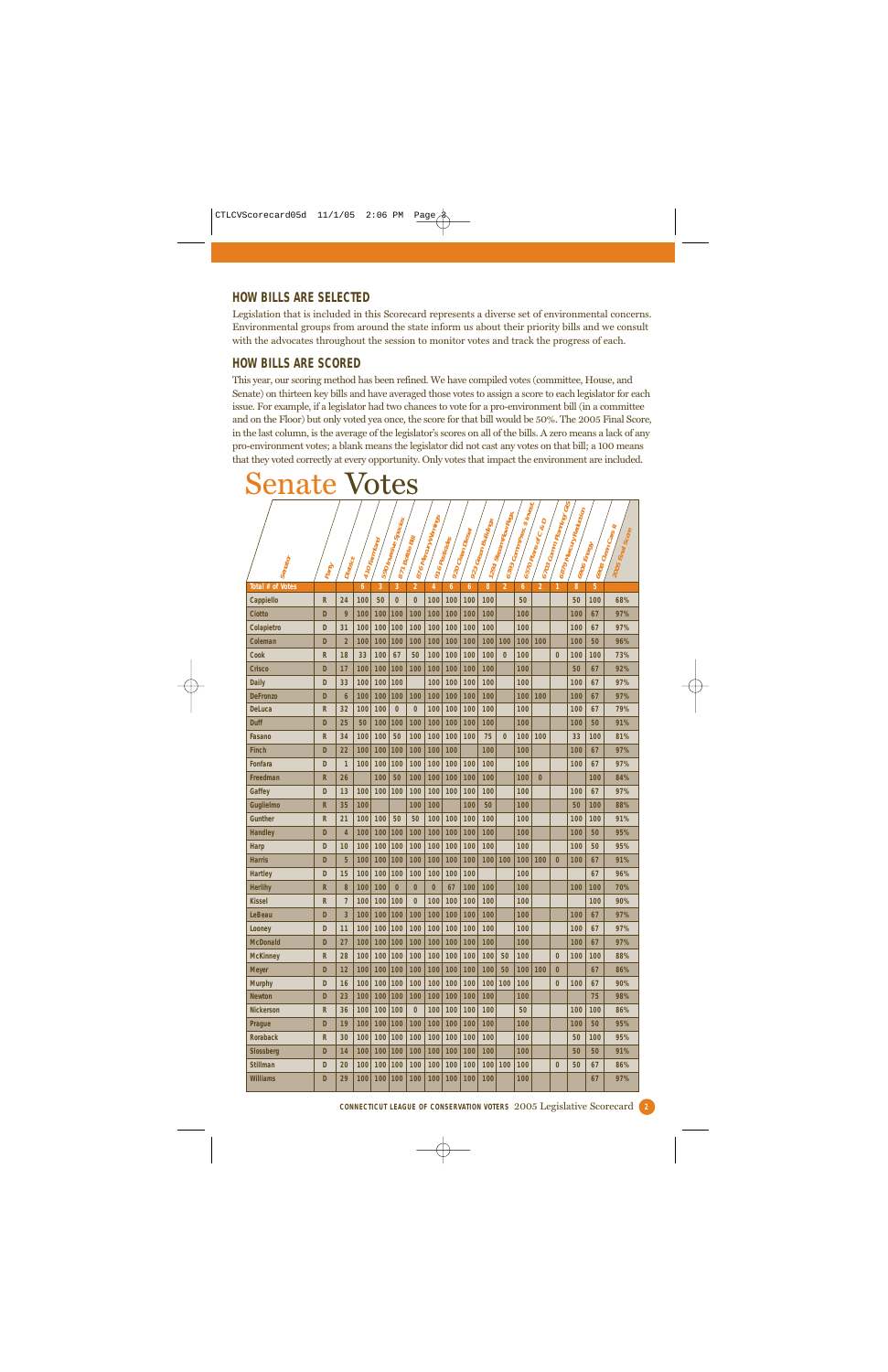## House of Representatives Votes

|                         |               |                 |               |                |                  |                |           |                         |                  |                     |                        | . \$ Invest.      |                            | <sup>1. Planning/GIS</sup> | <b>S</b> 6879 Mercury Reduction |                             |                                               |
|-------------------------|---------------|-----------------|---------------|----------------|------------------|----------------|-----------|-------------------------|------------------|---------------------|------------------------|-------------------|----------------------------|----------------------------|---------------------------------|-----------------------------|-----------------------------------------------|
|                         |               |                 |               |                | ' Species        |                | / Wamings |                         |                  | 923 Green Buildings | 1294 Stream Flow Regs. |                   | 6570 Plans of C & D        |                            |                                 |                             |                                               |
|                         |               |                 |               |                |                  |                |           |                         | 920 Clean Diesel |                     |                        | 6393 Comm Pres. y |                            |                            |                                 |                             | 2005 Final Score<br>$\sqrt{c_{\mathsf{drg}}}$ |
| Representative          |               |                 | 4410 Farmland | 590 Invasive s | 1871 Bottle Bill | 1876 Marcury w |           | <sup>3</sup> Pesticides |                  |                     |                        |                   | $\int$ 6703 $c_{0mm}$ $_F$ |                            | <b>A</b> 6906 Energy            | $16908$ $C$ lean $\epsilon$ |                                               |
|                         |               | <b>District</b> |               |                |                  |                |           |                         |                  |                     |                        |                   |                            |                            |                                 |                             |                                               |
|                         | <b>Auedit</b> |                 |               |                |                  |                | 1976      |                         |                  |                     |                        |                   |                            |                            |                                 |                             |                                               |
| <b>Total # of Votes</b> |               |                 | 11            | $\overline{2}$ | 1                | 1              | 4         | $\boldsymbol{6}$        | 5                | $\overline{1}$      | $\overline{2}$         | 6                 | $\overline{2}$             | 1                          | 8                               | 5                           |                                               |
| <b>Abercrombie</b>      | D             | 83              | 100           |                |                  |                | 100       | 100                     | 100              | 100                 |                        | 100               |                            |                            | 100                             | 100                         | 100%                                          |
| <b>Adinolfi</b>         | R             | 103             | 43            |                |                  |                | 100       | 100                     | 100              | 100                 |                        | 50                |                            |                            | 33                              | $\bf{0}$                    | 66%                                           |
| <b>Alberts</b>          | $\mathsf{R}$  | 103             | 71            | 100            | 100              |                | 100       | 100                     | 100              | 100                 | 100                    | 100               | $\bf{0}$                   | $\bf{0}$                   | 100                             | 33                          | 77%                                           |
| <b>Aldarondo</b>        | D             | 75              | 100           |                |                  | 100            | 100       | 100                     |                  | 100                 |                        | 100               |                            |                            | 100                             | 50                          | 94%                                           |
| <b>Altobello</b>        | D             | 82              | 57            |                |                  |                | 100       | 100                     | 100              | 100                 |                        | 100               |                            |                            | 100                             | 100                         | 95%                                           |
| Aman                    | $\mathsf R$   | 14              | 38            |                |                  |                | 100       | 100                     | 100              | 67                  | $\bf{0}$               | 67                | 100                        |                            | 75                              | 50                          | 70%                                           |
| Amann                   | D             | 118             | 100           |                |                  |                | 100       | 100                     |                  | 100                 |                        | 100               |                            |                            | 100                             | 100                         | 100%                                          |
| <b>Aresimowicz</b>      | D             | 30              | 86            |                |                  |                | $\bf{0}$  | 100                     |                  | 100                 |                        | 100               |                            |                            | 100                             | 100                         | 84%                                           |
| <b>Bacchiochi</b>       | R             | 52              | 67            |                |                  |                | 100       | 100                     |                  | 100                 |                        | $\overline{0}$    |                            |                            | 100                             | 50                          | 74%                                           |
| <b>Backer</b>           | D             | 121             | 100           | 100            | 100              |                | 100       | 100                     | 100              | 100                 | 100                    | 100               |                            | $\bf{0}$                   | 100                             | 100                         | 92%                                           |
| <b>Barry</b>            | D             | 12              | 71            | $\bf{0}$       |                  |                | 100       | 100                     |                  | 100                 |                        | 100               |                            |                            | 100                             | 100                         | 84%                                           |
| <b>Beamon</b>           | D             | 72              | 71            |                |                  |                | 100       | 100                     |                  | 100                 |                        | 100               |                            |                            | 100                             | 75                          | 92%                                           |
| <b>Belden</b>           | $\mathsf R$   | 113             | 71            |                |                  |                | $\bf{0}$  | 100                     |                  | 100                 |                        | 100               |                            |                            | 100                             | 25                          | 71%                                           |
| <b>Berger</b>           | D             | 73              | 71            |                |                  |                |           | 100                     |                  | 100                 |                        | 100               |                            |                            | 100                             | 33                          | 84%                                           |
| <b>Bielawa</b>          | R             | $\overline{2}$  | 33            |                |                  |                | 100       | 100                     | 100              | 100                 |                        | 100               |                            |                            | 100                             | 50                          | 85%                                           |
| <b>Boucher</b>          | $\mathsf{R}$  | 143             | 29            |                |                  |                | $\bf{0}$  | 100                     | 100              | 100                 |                        | $\bf{0}$          |                            |                            | 100                             | 50                          | 60%                                           |
| <b>Boukus</b>           | D             | 22              | 67            |                |                  |                | 100       | 100                     |                  | 100                 |                        | 100               |                            |                            | 100                             | 100                         | 95%                                           |
| Cafero                  | $\mathsf{R}$  | 142             | $\bf{0}$      | 100            |                  |                | 100       | 100                     | $\bf{0}$         | 100                 |                        | 100               |                            |                            | 100                             | $\bf{0}$                    | 67%                                           |
| Candelaria              | D             | 95              | 100           | 100            |                  |                | 100       |                         | 100              |                     |                        |                   |                            |                            | 100                             | 100                         | 100%                                          |
| Cardin                  | D             | 53              | 100           |                |                  |                | 100       | 100                     | 100              | 100                 |                        | 100               |                            |                            | 50                              | 100                         | 94%                                           |
| Caron                   | $\mathsf{R}$  | 44              | 14            |                |                  |                | 100       | 100                     | 100              | 100                 |                        | 100               | $\bf{0}$                   |                            | 100                             | 67                          | 76%                                           |
| Carson                  | R             | 108             | 50            |                |                  | 100            | 100       | 100                     |                  | 100                 |                        | 100               |                            |                            | 100                             | 100                         | 94%                                           |
| <b>Caruso</b>           | D             | 126             | 100           |                |                  |                | 100       | 100                     | 100              | 100                 |                        | 100               | 100                        |                            | 100                             | 100                         | 100%                                          |
| Chapin                  | $\mathsf{R}$  | 67              | 50            | 100            | $\bf{0}$         |                | 100       | 100                     | 100              | 100                 | $\bf{0}$               | 100               |                            | $\bf{0}$                   | 50                              | 33                          | 61%                                           |
| <b>Christ</b>           | D             | 11              | 100           |                |                  | 100            | 100       | 100                     |                  | 100                 | 100                    | 100               | 100                        |                            | 100                             | 100                         | 100%                                          |
| <b>Clemons</b>          | D             | 124             | 100           |                |                  |                | 100       |                         | 100              | 100                 |                        |                   |                            |                            | 100                             | 100                         | 100%                                          |
| <b>Currey</b>           | D             | 10              | 100           | 100            |                  |                | $\bf{0}$  | 100                     |                  | 100                 |                        | 100               |                            |                            | 100                             | $\bf{0}$                    | 75%                                           |
| <b>D'Amelio</b>         | $\mathsf{R}$  | 71              | 14            |                |                  |                | 100       | 100                     | 100              | 100                 |                        | 100               |                            |                            | 100                             | $\bf{0}$                    | 77%                                           |
| Dargan                  | D             | 115             | 83            |                |                  |                | 100       | 100                     |                  | 100                 |                        | 100               |                            |                            | 100                             | 100                         | 98%                                           |
| <b>Davis</b>            | D             | 50              | 100           | 100            | 100              |                | 100       | 100                     | 100              | 100                 | 100                    | 100               |                            | $\bf{0}$                   | 100                             | 100                         | 92%                                           |
| <b>DelGobbo</b>         | R             | 70              | 0             |                |                  |                | 0         | 100                     | $\bf{0}$         | 100                 |                        | $\bf{0}$          |                            |                            | 100                             | 33                          | 42%                                           |
| <b>Diamantis</b>        | D             | 79              | 20            |                |                  |                | 100       | 100                     |                  | 100                 |                        |                   |                            |                            | 100                             | 50                          | 78%                                           |
| <b>Dillon</b>           | D             | 92              | 100           | $\bf{0}$       |                  |                | 100       | 100                     |                  | 100                 |                        | 100               |                            |                            | 100                             | 100                         | 88%                                           |
| <b>Donovan</b>          | D             | 84              | 100           |                |                  |                | 100       | 100                     |                  | 100                 |                        | 100               |                            |                            | 100                             | 100                         | 100%                                          |
| <b>Doyle</b>            | D             | 28              | 67            | $\bf{0}$       |                  |                | 100       | 100                     |                  | 100                 |                        | 100               |                            |                            | 100                             | 100                         | 83%                                           |
| <b>Drew</b>             | D             | 132             | 100           |                |                  |                | 100       | 100                     | 100              | 100                 | 100                    | 100               | 100                        |                            | 100                             | 100                         | 100%                                          |
| <b>Dyson</b>            | D             | 94              | 100           | $\bf{0}$       |                  |                | 100       | 100                     |                  | 50                  | 100                    |                   | 100                        |                            | 50                              | 100                         | 78%                                           |
| <b>Esposito</b>         | D             | 116             | 100           |                |                  |                | $\bf{0}$  | 100                     |                  | 100                 |                        | 100               |                            |                            | 100                             | 100                         | 86%                                           |
| <b>Fahrbach</b>         | $\mathsf R$   | 61              | 14            |                |                  | 100            | 100       | 100                     | 100              | 100                 |                        | 67                |                            |                            | 75                              | $\bf{0}$                    | 73%                                           |
| Farr                    | $\mathsf R$   | 19              | $\bf{0}$      | 100            |                  |                | 100       | 100                     | 100              | 100                 |                        | 100               | $\mathbf{0}$               |                            | 100                             | 50                          | 75%                                           |
| Feltman                 | D             | 6               | 71            |                |                  |                | 100       | 100                     | 100              | 100                 |                        | 100               |                            |                            | 100                             | 100                         | 96%                                           |
| Ferrari                 | $\mathsf{R}$  | 62              | 29            |                |                  |                | $\bf{0}$  | 100                     | 50               | 100                 |                        | $\bf{0}$          | $\bf{0}$                   |                            | 67                              | 33                          | 42%                                           |
| Fleischmann             | D             | 18              | 100           |                |                  |                | 100       | 100                     | 100              | 100                 |                        | 100               | 100                        |                            | 100                             | 100                         | 100%                                          |
| <b>Floren</b>           | $\mathsf R$   | 149             | 14            |                |                  |                | 100       | 100                     | 100              | 100                 |                        | $\bf{0}$          |                            |                            | 100                             | 50                          | 71%                                           |
| <b>Fontana</b>          | D             | 87              | 83            |                |                  |                | 100       | 100                     | 100              | 100                 |                        | 100               |                            |                            | 100                             | 100                         | 98%                                           |
| <b>Fox</b>              | D             | 144             | 86            | $\bf{0}$       |                  |                | 100       | 100                     |                  | 100                 |                        | 100               | 100                        |                            | 100                             | 100                         | 87%                                           |
| Frey                    | $\mathsf R$   | 111             | 14            |                |                  |                | 100       |                         |                  |                     |                        |                   |                            |                            | 100                             | 50                          | 66%                                           |
| Fritz                   | D             | 90              | 100           | $\bf{0}$       |                  |                | 100       | 100                     | $\bf{0}$         | 100                 |                        |                   |                            |                            | $\mathbf{0}$                    | 100                         | 63%                                           |
| <b>Gentile</b>          | D             | 104             | 100           |                |                  |                | 100       | 100                     | 100              | 100                 | 100                    | 100               | 100                        |                            | 100                             | 100                         | 100%                                          |
| Geragosian              | D             | 25              | 100           | 100            |                  |                | 100       | 100                     | 100              | 100                 |                        | 100               |                            |                            | 100                             | 100                         | 100%                                          |
|                         |               |                 |               |                |                  |                |           |                         |                  |                     |                        |                   |                            |                            |                                 |                             |                                               |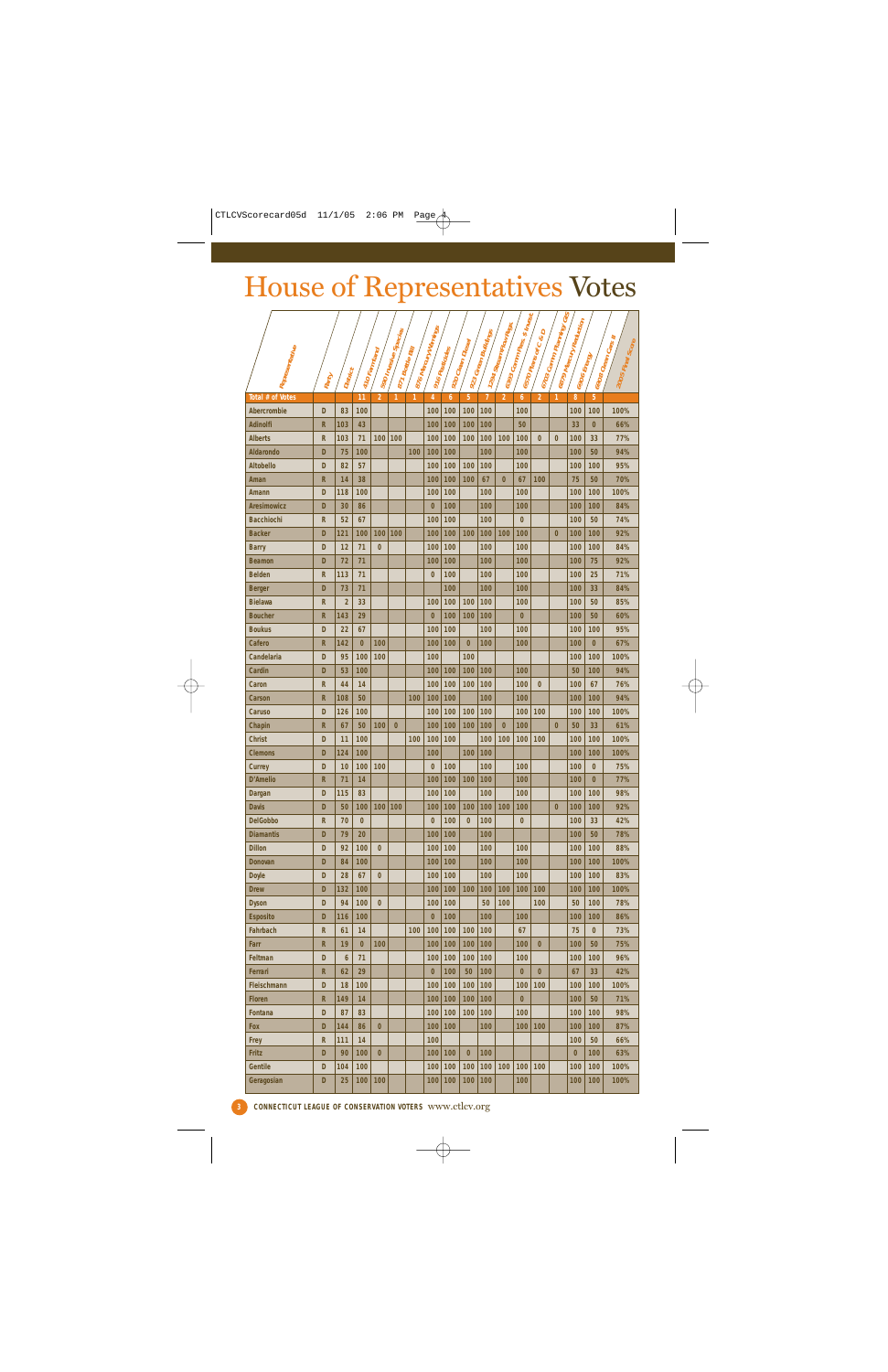## House of Representatives Votes

|                     |               |                       |                |                |                      |      |                    |                         |                  |                     |                     | 393 Comm Pres. \$ Invest. |                     | <b>4</b> 6703 Comm. Planning/GIS | <b>6879 Mercury Reduction</b> |                          |                                       |
|---------------------|---------------|-----------------------|----------------|----------------|----------------------|------|--------------------|-------------------------|------------------|---------------------|---------------------|---------------------------|---------------------|----------------------------------|-------------------------------|--------------------------|---------------------------------------|
|                     |               |                       |                |                | 590 Inlastie Spectes |      | 6 Mercury Warnings |                         |                  | 923 Green Buildings | 4 Stream Flow Regs. |                           | 6570 Plans of C & D |                                  |                               |                          |                                       |
|                     |               |                       |                |                |                      |      |                    |                         | 920 Clean Diesel |                     |                     |                           |                     |                                  |                               |                          | 2005 Final Score<br>$1C_{\text{dry}}$ |
| Representative      |               |                       | 410 Farmland   |                | 871 Bottle Bill      |      |                    | <sup>3</sup> Pesticides |                  |                     |                     |                           |                     |                                  | <b>A</b> 6906 Energy          | 16908 Clean <sub>C</sub> |                                       |
|                     |               | <sup>4 District</sup> |                |                |                      |      |                    |                         |                  |                     |                     |                           |                     |                                  |                               |                          |                                       |
|                     | <b>Albert</b> |                       |                |                |                      | 1876 | 1976/              |                         |                  | 1294                |                     |                           |                     |                                  |                               |                          |                                       |
| Total # of Votes    |               |                       | 11             | $\overline{2}$ | 1                    | 1    | 4                  | 6                       | 5                | 7                   | $\overline{2}$      | 6                         | $\overline{2}$      | 1                                | 8                             | 5                        |                                       |
| <b>Giannaros</b>    | D             | 21                    | 100            |                |                      |      | 100                | 100                     | 100              | 100                 |                     | 100                       | 100                 |                                  | 100                           | 100                      | 100%                                  |
| <b>Gibbons</b>      | R             | 150                   | 14             |                |                      |      | 100                | 100                     |                  | 100                 |                     | 50                        |                     |                                  | 100                           | 67                       | 76%                                   |
| Giegler             | R             | 138                   | 17             | $\bf{0}$       |                      | 100  | 100                | 100                     |                  | 100                 |                     |                           |                     |                                  | 100                           | $\bf{0}$                 | 65%                                   |
| Giuliano            | R             | 23                    | 29             | 100            | $\bf{0}$             |      | 100                | 75                      | 100              | 100                 | 100                 | 100                       |                     | $\bf{0}$                         | 100                           | 67                       | 73%                                   |
| Godfrey             | D             | 110                   | 83             | $\bf{0}$       |                      |      | 100                | 100                     |                  | 100                 |                     | 100                       |                     |                                  | 100                           | 100                      | 85%                                   |
| Gonzalez            | D             | 3                     | 100            | $\bf{0}$       |                      |      | 100                | 100                     | 100              | 100                 |                     | 100                       |                     |                                  | 100                           | 100                      | 89%                                   |
| Googins             | R             | 31                    | 43             |                |                      |      | 100                | 100                     | 100              |                     |                     | 100                       |                     |                                  | 100                           | 50                       | 85%                                   |
| Graziani            | D             | 57                    | 100            |                |                      |      | 100                | 100                     |                  | 100                 |                     | 100                       |                     |                                  | 100                           | 50                       | 93%                                   |
| Green               | D             | $\mathbf{1}$          | 75             | 100            |                      |      | 100                | 100                     |                  | 100                 |                     | 100                       |                     |                                  | 100                           | 100                      | 97%                                   |
| Greene              | R             | 105                   | 0              |                | $\overline{0}$       |      | 50                 | 100                     | 100              | 100                 | $\bf{0}$            | $\bf{0}$                  |                     | $\bf{0}$                         | 100                           | $\bf{0}$                 | 41%                                   |
| Guerrera            | D             | 29                    | 83             |                |                      |      | 100                | 100                     |                  | 100                 |                     | 100                       |                     |                                  | 100                           | 100                      | 98%                                   |
| <b>Hamm</b>         | D             | 34                    | 100            | 100            |                      |      | 100                | 100                     | 100              | 100                 |                     | 100                       |                     |                                  | 100                           | 100                      | 100%                                  |
| Hamzy               | R             | 78                    | $\overline{0}$ | $\bf{0}$       |                      |      | 100                | 100                     |                  | 100                 |                     | $\bf{0}$                  |                     |                                  | 100                           | $\bf{0}$                 | 50%                                   |
| <b>Harkins</b>      | R             | 120                   | 0              |                |                      |      | 100                | 100                     |                  | 100                 |                     | 50                        |                     |                                  | 100                           | $\bf{0}$                 | 64%                                   |
| <b>Heagney</b>      | R             | 16                    | $\overline{0}$ |                |                      |      | 50                 | 67                      | $\overline{0}$   | 100                 |                     | 100                       |                     |                                  | 100                           |                          | 60%                                   |
| Heinrich            | D             | 101                   | 100            |                |                      | 100  | 100                | 100                     | 100              | 100                 |                     | 100                       |                     |                                  | 100                           | 100                      | 100%                                  |
| <b>Hennessy</b>     | D             | 127                   | 100            | 100            | 100                  |      | 100                | 100                     | 100              | 100                 | 100                 | 100                       | 100                 | $\bf{0}$                         | 100                           | 100                      | 92%                                   |
| <b>Hetherington</b> | R             | 125                   | $\bf{0}$       |                |                      |      | 100                | 100                     |                  |                     |                     | 50                        |                     |                                  | 100                           | 50                       | 67%                                   |
| <b>Hewett</b>       | D             | 39                    | 100            |                |                      |      | 100                | 100                     | 100              | 100                 |                     | 100                       |                     |                                  | 100                           | 100                      | 100%                                  |
| <b>Hovey</b>        | R             | 112                   | 29             | $\bf{0}$       |                      |      | $\bf{0}$           | 67                      |                  | 100                 |                     | $\bf{0}$                  |                     |                                  | 100                           | 50                       | 43%                                   |
| Janowski            | D             | 56                    | 100            |                |                      |      | 100                | 100                     |                  | 100                 |                     | 100                       |                     |                                  | 100                           | 100                      | 100%                                  |
| <b>Jarmoc</b>       | D             | 59                    | 100            |                | 100                  |      | 100                | 100                     |                  | 100                 | 100                 |                           | 100                 | 0                                | 100                           | 100                      | 90%                                   |
| Johnston            | D             | 51                    | 100            |                |                      |      | $\bf{0}$           | 100                     |                  | 100                 |                     | 100                       |                     |                                  | 100                           | 50                       | 79%                                   |
| Jutila              | D             | 37                    | 100            | 100            | $\bf{0}$             |      | 100                | 100                     | 100              | 100                 | 100                 | 100                       |                     | 100                              | 100                           | 100                      | 92%                                   |
| <b>Kalinowski</b>   | R             | 100                   | 29             | 100            | 100                  |      | 100                | 100                     | 100              | 100                 | 50                  | 50                        |                     | $\bf{0}$                         | 100                           | 67                       | 75%                                   |
| Keeley              | D             | 125                   | 100            |                |                      |      | 100                | 100                     |                  | 100                 |                     | 100                       |                     |                                  | 100                           | 100                      | 100%                                  |
| <b>Kirkley-Bey</b>  | D             | 5                     | 86             |                |                      |      | 100                | 100                     |                  | 100                 |                     | 100                       |                     |                                  | 100                           | 100                      | 98%                                   |
| <b>Klarides</b>     | R             | 114                   | 33             | 100            |                      | 100  | 100                | 67                      | 100              | 100                 |                     | 100                       |                     |                                  | 100                           | 50                       | 85%                                   |
| Labriola            | R             | 131                   | 0              | 100            |                      |      | 100                | 100                     | 100              | 100                 |                     |                           |                     |                                  | 100                           | 50                       | 81%                                   |
| Lawlor              | D             | 99                    | 100            | 100            |                      |      | 100                | 100                     | 100              | 100                 |                     | 100                       | 100                 |                                  | 100                           | 100                      | 100%                                  |
| Leone               | D             | 148                   | 86             |                |                      |      | 100                | 100                     |                  | 100                 |                     | 100                       |                     |                                  | 100                           | 100                      | 98%                                   |
| Lewis               | D             | 8                     | 100            |                |                      |      | 100                | 100                     | 100              | 67                  | $\bf{0}$            | 100                       | 100                 |                                  | 100                           | 100                      | 87%                                   |
| <b>Malone</b>       | D             | 47                    | 100            |                |                      |      | 100                | 100                     | 100              | 100                 |                     |                           |                     |                                  | 100                           | 100                      | 100%                                  |
| <b>Mann</b>         | D             | 140                   | 100            |                |                      |      | 100                | 100                     |                  | 100                 |                     | 100                       |                     |                                  | 100                           | 100                      | 100%                                  |
| <b>Mantilla</b>     | D             | 4                     | 100            |                |                      |      | 100                | 100                     | 100              | 100                 |                     | 100                       |                     |                                  | 100                           | 100                      | 100%                                  |
| <b>Martinez</b>     | D             | 128                   | 100            |                |                      |      | 100                | 100                     | 100              | 100                 |                     | 100                       |                     |                                  | 100                           | 100                      | 100%                                  |
| <b>Mazurek</b>      | D             | 80                    | 33             |                |                      |      | 100                | 100                     | 100              | 100                 |                     | 100                       |                     |                                  | 100                           | 50                       | 85%                                   |
| <b>McCluskey</b>    | D             | 20                    | 100            |                |                      |      | 100                | 100                     | 100              | 100                 |                     | 100                       | 100                 |                                  | 100                           | 100                      | 100%                                  |
| <b>McCrory</b>      | D             | $\overline{7}$        | 80             |                |                      |      | 100                | 100                     |                  | 100                 |                     | 100                       |                     |                                  | 100                           | 100                      | 97%                                   |
| <b>McMahon</b>      | D             | 15                    | 50             | $\bf{0}$       |                      |      | 100                | 100                     |                  | 100                 |                     | 100                       |                     |                                  | 100                           | 100                      | 81%                                   |
|                     | D             | 97                    | 100            |                | 100                  |      | 100                | 100                     | 100              | 100                 | 100                 | 100                       |                     | 100                              | 100                           | 100                      |                                       |
| Megna               |               |                       |                |                |                      |      |                    |                         |                  |                     |                     |                           |                     |                                  |                               |                          | 100%                                  |
| <b>Merrill</b>      | D             | 54                    | 100            |                |                      |      |                    | 100                     | 100              | 100                 |                     | 100                       |                     |                                  | 100                           | 100                      | 100%                                  |
| <b>Michele</b>      | D             | 77                    | 100            |                |                      |      | 100                | 100                     | 100              | 100                 |                     | 100                       |                     |                                  | 100                           | 100                      | 100%                                  |
| <b>Mikutel</b>      | D             | 45                    | 100            |                |                      |      | 100                | 100                     | 100              | 100                 |                     | 100                       |                     |                                  | 100                           | 50                       | 94%                                   |
| <b>Miller</b>       | R             | 122                   | 14             |                |                      |      | 100                | 100                     | $\bf{0}$         | 50                  | $\bf{0}$            | $\bf{0}$                  | 100                 |                                  | 100                           | 50                       | 51%                                   |
| <b>Miner</b>        | R             | 66                    | $\bf{0}$       |                |                      |      |                    | 100                     |                  | 33                  | $\bf{0}$            | 50                        | 100                 |                                  | 50                            | 33                       | 46%                                   |
| Mioli               | D             | 136                   | 100            | 100            | $\bf{0}$             |      | 100                | 100                     | 100              | 100                 | $\bf{0}$            | 100                       |                     | $\bf{0}$                         | 100                           | 100                      | 75%                                   |
| <b>Moukawsher</b>   | D             | 40                    | 86             | 100            | $\bf{0}$             |      | 100                | 100                     | 100              | 100                 | 50                  | 100                       |                     | $\bf{0}$                         | 100                           | 100                      | 78%                                   |
| <b>Mushinsky</b>    | D             | 85                    | 100            | 100            | 100                  |      | 100                | 100                     | 100              | 100                 | 100                 | 100                       |                     | 100                              | 100                           | 100                      | 100%                                  |
| <b>Nafis</b>        | D             | 27                    | 100            |                |                      |      | 100                | 100                     | 100              | 100                 |                     | 100                       | 100                 |                                  | 100                           | 100                      | 100%                                  |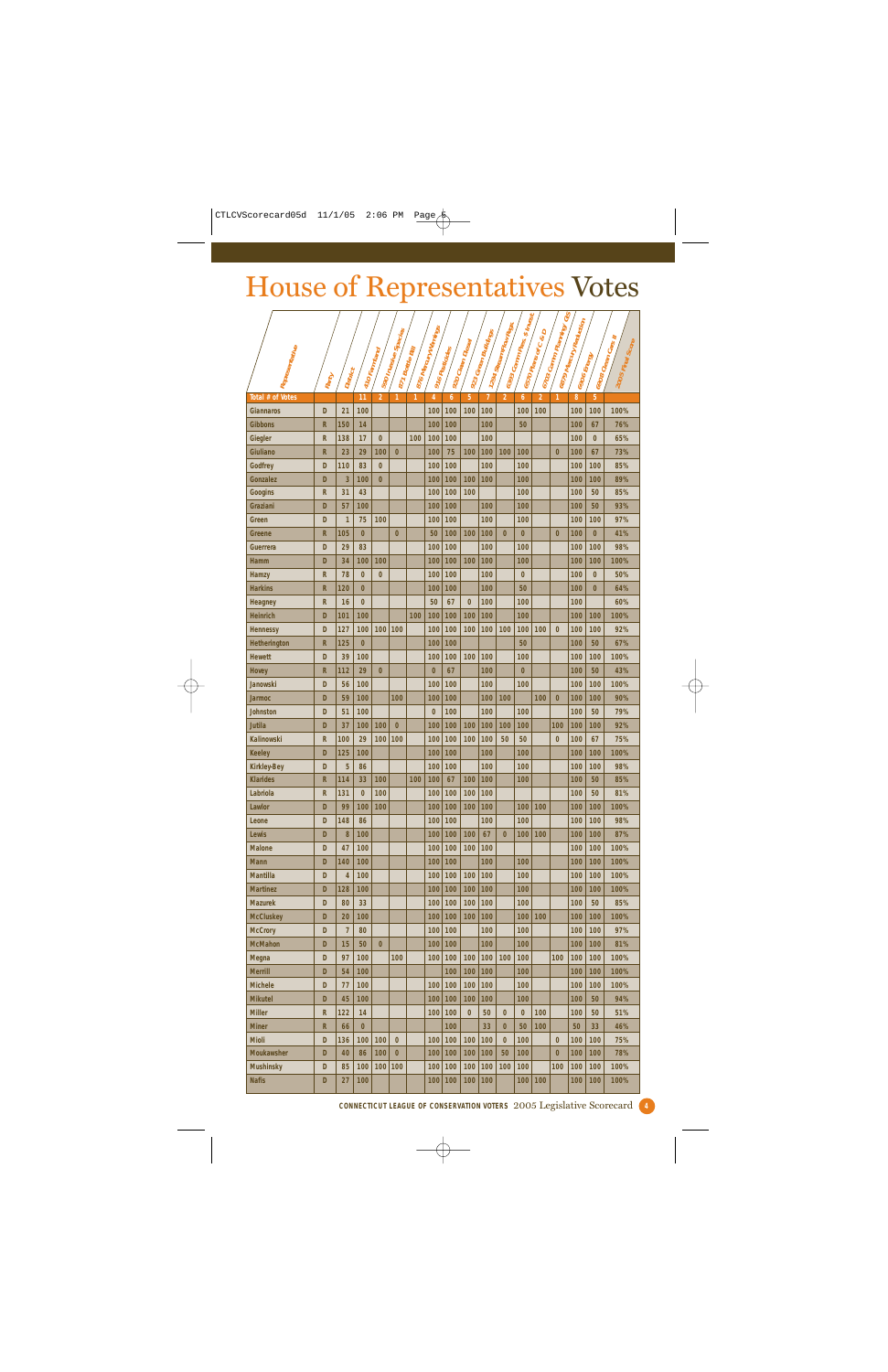## House of Representatives Votes

|                         |                         |          |                |                | 590 Inlastire Species |                | / Wamings      |          |                  | <sup>3</sup> Green Buildings | 4 Stream Flow Regs.     | 6393 Comm Pres. \$ Imest. | $\int$ of $C \otimes D$       | <sup>t. Planning/GIS</sup> | 6879 Mercury Reduction |                                      | ≈                        |
|-------------------------|-------------------------|----------|----------------|----------------|-----------------------|----------------|----------------|----------|------------------|------------------------------|-------------------------|---------------------------|-------------------------------|----------------------------|------------------------|--------------------------------------|--------------------------|
|                         |                         |          |                |                |                       |                |                |          | 920 Clean Diesel |                              |                         |                           |                               |                            |                        |                                      | 2005 Final Score<br>(Ca) |
| Representative          |                         |          | 1410 Farmland  |                | 1871 Bottle Bill      | 1876 Mercury w | 976 Pesticides |          |                  |                              |                         | 16570 Plans c             | $\int$ 6703 $c_{0m m}$ , $_F$ |                            |                        | 1690 <sub>8</sub> Clean <sub>(</sub> |                          |
|                         |                         |          |                |                |                       |                |                |          |                  |                              |                         |                           |                               |                            |                        | <b>Energy</b>                        |                          |
|                         | <b>Party</b>            | District |                |                |                       |                |                |          | $-65 -$          | 1794                         |                         |                           |                               |                            |                        |                                      |                          |
| <b>Total # of Votes</b> |                         |          | 11             | $\overline{2}$ | 1                     | 1              | 4              | 6        | 5                | $\overline{1}$               | $\overline{\mathbf{c}}$ | 6                         | $\overline{2}$                | 1                          | 8                      | 5                                    |                          |
| <b>Nardello</b>         | D                       | 89       | 100            |                |                       | 100            | 100            |          | 100              | 100                          |                         |                           |                               |                            | 100                    | 100                                  | 100%                     |
| Noujaim                 | R                       | 74       | 33             |                |                       |                | 100            |          |                  | 100                          |                         | 100                       |                               |                            | 100                    | $\overline{0}$                       | 72%                      |
| O'Brien                 | D                       | 24       | 100            |                |                       |                | 100            | 100      | 100              | 100                          |                         | 100                       | 100                           |                            | 100                    | 100                                  | 100%                     |
| O'Connor                | D                       | 35       | 100            |                |                       |                | $\bf{0}$       | 100      | 100              | 100                          |                         | 100                       |                               |                            | 100                    | 100                                  | 88%                      |
| Olson                   | D                       | 46       | 100            | 100            |                       | 100            | 100            | 100      |                  | 100                          |                         | 100                       |                               |                            | 100                    | 100                                  | 100%                     |
| O'Neill                 | R                       | 69       | 57             | 100            |                       |                | $\bf{0}$       | 100      | 100              | 100                          |                         | 50                        |                               |                            | 100                    | 50                                   | 73%                      |
| Orange                  | D                       | 48       | 83             |                |                       | 100            | 100            | 100      | 100              | 100                          |                         | 100                       |                               |                            | 100                    | 100                                  | 98%                      |
| <b>O'Rourke</b>         | D                       | 32       | 100            | 100            | 100                   |                | 100            | 100      | 100              | 100                          | 100                     | 100                       | 100                           | 100                        | 100                    | 100                                  | 100%                     |
| <b>Panaroni</b>         | D                       | 102      | 83             |                |                       |                | $\bf{0}$       | 100      |                  | 100                          |                         | 100                       |                               |                            | 50                     | 50                                   | 69%                      |
|                         |                         |          |                |                |                       |                |                |          |                  |                              |                         |                           |                               |                            |                        |                                      |                          |
| <b>Pawelkiewicz</b>     | D                       | 49       | 100            |                |                       |                | 100            | 100      |                  | 100                          |                         | 100                       |                               |                            | 100                    | 100                                  | 100%                     |
| Perone                  | D                       | 137      | 86             | 100            | 100                   |                | 100            | 100      | 100              | 100                          | 100                     | 100                       |                               | $\bf{0}$                   | 100                    | 100                                  | 91%                      |
| Piscopo                 | R                       | 76       | 25             | 100            | $\bf{0}$              |                | 50             | $\bf{0}$ | 100              | 100                          | $\bf{0}$                | $\bf{0}$                  |                               | $\bf{0}$                   | 100                    | 25                                   | 42%                      |
| <b>Powers</b>           | R                       | 151      | $\overline{0}$ | $\bf{0}$       |                       |                | 100            | 100      |                  | 100                          |                         | 0                         |                               |                            | 100                    | 0                                    | 50%                      |
| <b>Reinoso</b>          | D                       | 130      | 100            |                |                       |                | 100            | 100      | 100              | 100                          |                         | 100                       |                               |                            | 100                    | 100                                  | 100%                     |
| <b>Reynolds</b>         | D                       | 42       | 100            |                |                       |                | 100            | 100      | 100              | 100                          |                         | 100                       |                               |                            | 100                    | 100                                  | 100%                     |
| Ritter                  | D                       | 38       | 100            |                |                       | 100            | 100            | 100      | 100              | 100                          |                         | 100                       |                               |                            | 67                     | 100                                  | 96%                      |
| <b>Rowe</b>             | R                       | 123      | $\bf{0}$       |                |                       |                |                | 100      |                  | 100                          |                         |                           |                               |                            | 100                    | 0                                    | 60%                      |
| Roy                     | D                       | 119      | 100            | 100            | 100                   |                | 100            | 100      | 100              | 100                          | 100                     | 100                       |                               | $\bf{0}$                   | 100                    | 100                                  | 92%                      |
| <b>Ruwet</b>            | R                       | 65       | 29             |                |                       |                | $\bf{0}$       | 100      |                  | 100                          |                         | 100                       |                               |                            | 100                    | 33                                   | 66%                      |
| Ryan, J.                | R                       | 141      | $\bf{0}$       |                |                       |                | 100            | 100      |                  | 67                           | 100                     | 0                         | 100                           |                            | 100                    | 50                                   | 69%                      |
| Ryan, K.                | D                       | 139      | 100            |                |                       | 100            | 100            | 100      | 100              | 100                          |                         | 100                       |                               |                            | 100                    | 100                                  | 100%                     |
| Sawyer                  | R                       | 55       | 17             |                |                       |                | 100            | 100      |                  | 100                          |                         | 33                        |                               |                            | 67                     | 33                                   | 64%                      |
| Sayers                  | D                       | 60       | 100            |                |                       | 100            | 100            | 100      | $\bf{0}$         | 100                          |                         | 100                       |                               |                            | 100                    | 100                                  | 89%                      |
| <b>Scribner</b>         | R                       | 107      | 14             |                |                       |                | $\bf{0}$       | 100      |                  | 100                          |                         | 50                        |                               |                            | 100                    | $\bf{0}$                             | 52%                      |
| Serra                   | D                       | 33       | 100            | $\bf{0}$       |                       |                | 100            | 100      |                  | 100                          |                         | 100                       |                               |                            | 100                    | 100                                  | 88%                      |
| Shapiro                 | D                       | 144      | 88             |                |                       |                | 100            | 100      | 100              | 100                          |                         | 100                       |                               |                            | 100                    | 100                                  | 99%                      |
| <b>Sharkey</b>          | D                       | 88       | 100            |                |                       |                | 100            | 100      |                  | 100                          |                         | 100                       |                               |                            | 100                    | 100                                  | 100%                     |
| <b>Sherer</b>           | R                       | 147      | 17             |                |                       |                | 100            | 100      |                  | 100                          |                         |                           |                               |                            | 100                    | 50                                   | 78%                      |
| <b>Spallone</b>         | D                       | 36       | 83             | 100            | 100                   |                | 100            | 100      | 100              | 100                          | 100                     | 100                       | 100                           | $\bf{0}$                   | 100                    | 100                                  | 91%                      |
| <b>Staples</b>          | D                       | 96       | 100            | 100            |                       |                | 100            | 100      |                  | 100                          |                         | 100                       |                               |                            | 100                    | 100                                  | 100%                     |
| Stone, C.               | D                       | 9        | 83             | 0              |                       |                | 100            | 100      |                  | 100                          |                         | 100                       |                               |                            | 100                    | 0                                    | 73%                      |
| Stone, J.               | R                       | 134      | 14             |                |                       | 100            | 100            | 100      | 100              | 100                          |                         | $\bf{0}$                  |                               |                            | 100                    | 50                                   | 74%                      |
| <b>Stripp</b>           | R                       | 135      | 29             |                |                       |                | 100            | 100      | 100              | 100                          |                         | $\bf{0}$                  |                               |                            | 100                    | 50                                   | 72%                      |
| <b>Tallarita</b>        | D                       | 58       | 100            |                |                       |                | 100            | 100      |                  | 100                          |                         | 100                       |                               |                            | 100                    | 100                                  | 100%                     |
| <b>Tercyak</b>          | D                       | 26       | 100            |                |                       | 100            | 100            | 100      | 100              | 100                          |                         | 100                       |                               |                            | 100                    | 100                                  | 100%                     |
| <b>Thompson</b>         | D                       | 13       | 100            |                |                       |                | 100            | 100      |                  | 100                          |                         | 100                       |                               |                            | 100                    | 100                                  | 100%                     |
| <b>Truglia</b>          | D                       | 145      | 100            |                |                       |                | 100            | 100      | 100              | 100                          |                         | 100                       |                               |                            | 100                    | 100                                  | 100%                     |
| <b>Tymniak</b>          | R                       | 133      | 29             |                |                       |                | 100            | 100      | 100              | 100                          |                         | $\bf{0}$                  | $\bf{0}$                      |                            | 100                    | 50                                   | 64%                      |
| <b>Urban</b>            | R                       | 43       | 43             | 100            | 100                   |                | 100            | 100      | 100              | 75                           | 100                     | 100                       | 100                           | 100                        | 100                    | 100                                  | 94%                      |
| <b>Villano</b>          | D                       | 91       | 100            |                |                       |                | 100            | 100      |                  | 100                          |                         | 100                       |                               |                            | 100                    | 100                                  | 100%                     |
| Walker                  | D                       | 93       | 100            | 100            |                       |                | 100            | 100      | 100              | 100                          |                         | 100                       |                               |                            | 100                    | 100                                  | 100%                     |
| Wallace                 | D                       | 109      | 100            |                |                       |                | 100            | 100      | 100              | 100                          | $\bf{0}$                | 100                       | 100                           |                            | 100                    | 100                                  | 90%                      |
| <b>Ward</b>             | R                       | 86       | $\bf{0}$       |                |                       |                | $\bf{0}$       | 100      |                  | 100                          |                         | 50                        |                               |                            | 67                     | $\bf{0}$                             | 45%                      |
|                         |                         |          | 29             |                |                       | 100            | 100            | 100      |                  |                              |                         |                           |                               |                            |                        |                                      | 79%                      |
| Wasserman               | R<br>D                  | 106      |                |                |                       |                |                |          |                  | 100                          |                         | 50                        |                               |                            | 100                    | 50                                   |                          |
| Widlitz                 |                         | 98       | 100            |                |                       | 100            | 100            | 100      |                  | 100                          |                         | 100                       |                               |                            | 100                    | 100                                  | 100%                     |
| Wilber                  | D                       | 63       | 100            | 100            | 100                   |                | 100            | 100      | 100              | 75                           | 100                     | 100                       | 100                           | $\bf{0}$                   | 100                    | 67                                   | 88%                      |
| Williams                | $\overline{\mathsf{R}}$ | 68       | $\bf{0}$       |                |                       |                | 100            | 67       | 50               | 100                          |                         | $\bf{0}$                  |                               |                            | 100                    | 0                                    | 52%                      |
| Willis                  | D                       | 64       | 100            | 100            | 100                   |                | 100            | 100      | 100              | 100                          | 100                     | 100                       |                               | 100                        | 100                    | 100                                  | 100%                     |
| Winkler                 | $\overline{\mathsf{R}}$ | 41       | 29             | 100            |                       | 100            | 100            | 100      |                  | 100                          |                         | 100                       |                               |                            | 100                    | 67                                   | 88%                      |
| Witkos                  | R                       | 17       | 33             |                |                       |                | 100            | 100      |                  | 100                          |                         | 100                       |                               |                            | 100                    | 50                                   | 83%                      |
| Zalaski                 | D                       | 81       | 86             |                |                       |                | 100            | 100      |                  | 100                          |                         | 100                       |                               |                            | 100                    | 100                                  | 98%                      |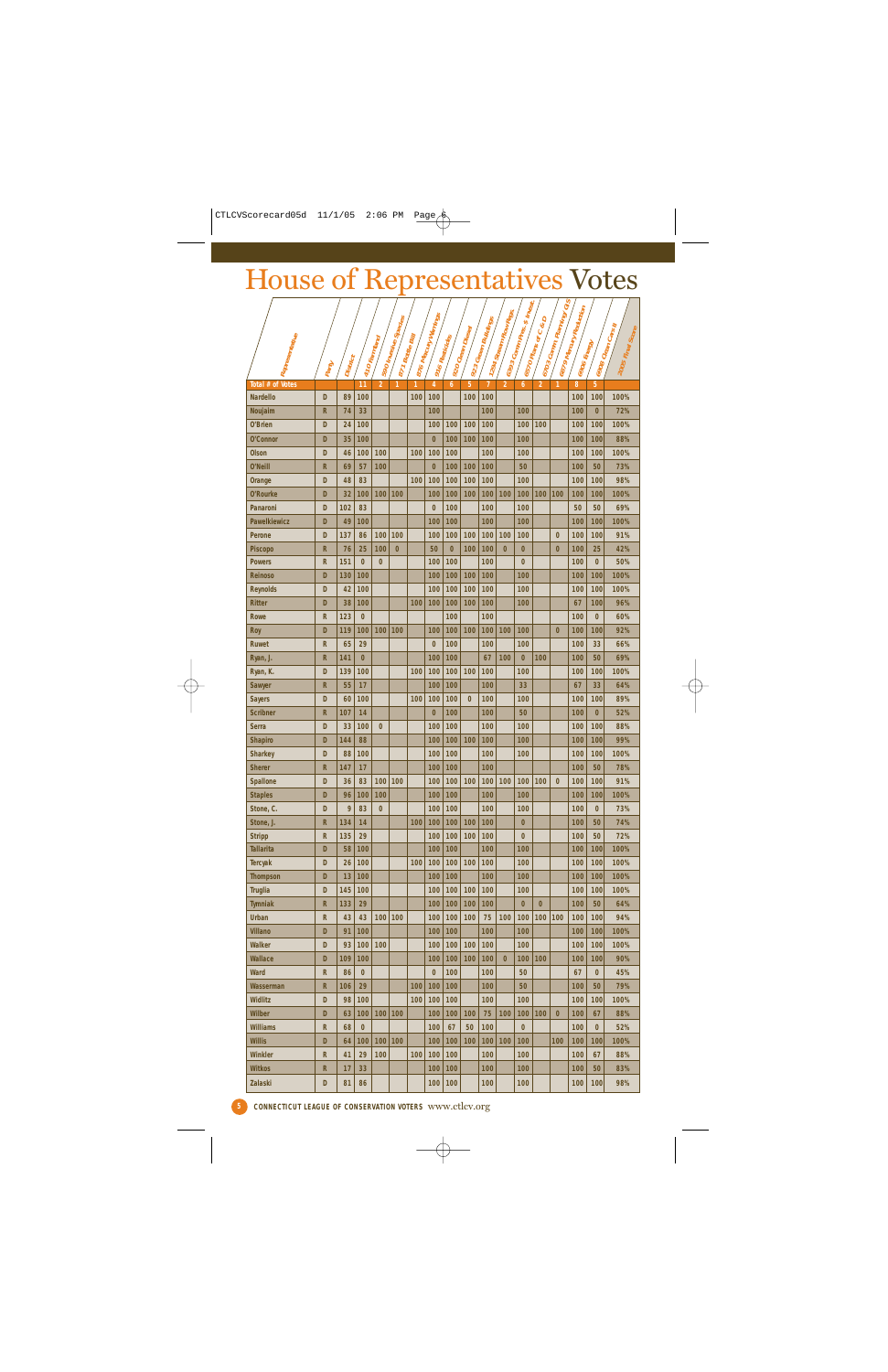# Bill Descriptions

#### **SB 410 Farm Land Preservation, Land Protection, Affordable Housing and Historic Preservation**

SB 410 provides approximately \$27 million in new funding for open space, historic preservation, affordable housing and farmland preservation. Towns will collect a \$30 document fee for each new land record filed and keep \$3 of the fee to administer the program. Many lawmakers on both sides of the aisle fought for this legislation. Special recognition goes to Sen. Don Williams, who ensured this would be an environmental priority this session, and to Rep. Dick Beldon and Rep. Lew Wallace for leading this effort in the House. Status: Passed, Public Act #05-228

#### **SB 590 Invasive Plant Species**

Non-native invasive plant species threaten the biological diversity of Connecticut's natural landscape. SB 590, championed by Sen. Andrew Roraback, would have improved upon a law last year that prohibits the sale and distribution of certain invasive plants. Banned species could only be moved for the purposes of eradication and the state would include invasive plants in their ongoing inspection programs (current law allows for fines up to \$100 per plant). The Senate amended the bill to allow municipalities to pass local bans on invasive plants after February 1, 2006. Status: Passed Senate, Died in the House

#### **SB 871 Expanding the Bottle Bill**

SB 871 would have updated the existing Bottle Bill by requiring a deposit on single-serve bottled water. Per capita consumption of bottled water has more than doubled over last decade and while 70% of deposit beverage containers are redeemed for recycling, only 12% of the water bottles are recovered through recycling programs. Sen. Don Williams carried the water on this bill. Status: Passed Senate, Died in the House

**SB 876 Mercury Warnings** If consumed, certain fish and shellfish contaminated with mercury can be harmful to children and to pregnant and nursing women. SB 876 would have required stores that sell fish to make pamphlets developed by DPH available to customers explaining these health risks. Despite support for this bill by Senate President Don Williams, it did not pass the Senate until the final days of the session. Opponents were able to stop this bill in the House by threatening to add controversial smoking-ban provisions.

Status: Passed Senate, Died in the House

#### **SB 916 Pesticides at Schools and Daycares**

SB 916 bans the use of lawn-care pesticides on the grounds of grammar schools and children's day-care centers as of January 2006, except to eliminate immediate threats to human health. Grammar school athletic fields will be exempt from the ban until July 2008, but must be maintained by using Integrated Pest Management (IPM) methods until that time. A similar bill, HB 6921, was championed by Rep. Andrew Fleischmann. The key provisions of his bill were eventually included in SB 916, which was passed in the Senate with the support of Senator Andrea Stillman. Rep. Roberta Willis also deserves credit for hard work on this issue. Status: Passed, Public Act #05-252

#### **SB 920 Establish CT Clean Diesel Program**

In CT, Health risks from diesel are some of the highest in the nation. SB 920 calls for DEP to develop a plan to reduce diesel emissions 74% by the year 2015 and help the state meet federal air-quality standards. DEP must still develop measures to reduce the content of home heating oil and off road diesel. Status: Passed, Special Act #05-7

#### **SB 923 High Performance Energy Efficiency Green Building Standards**

SB 923 would have required projects financed 25% or more with state funds to meet standards (LEEDS) adopted by the US Green Building Council. These apply to major issues, including energy use, water consumption, site impacts, construction materials, daylighting, ventilation and indoor air quality. The bill would primarily affect construction and renovation of public schools. We applaud Rep. Mary Mushinsky, Rep. Denise Merrill and Rep. Michael Caron for their leadership on this issue. Status: Passed Senate, Died in the House

#### **HB 1294 Minimum**

**Stream Flow Regulations**  HB 1294 requires the DEP to revise outdated stream flow regulations. Over 60 of the State's rivers have unnaturally low flow and some even run dry in the summer due to a lack of science-based standards for allowing water diversion. This adversely affects both people and wildlife. A lower quantity of water often means a higher concentration of wastes and pollutants. Passage of SB 1294 is a first step toward raising the minimum flow levels to acceptable standards for Connecticut rivers and streams. The original concept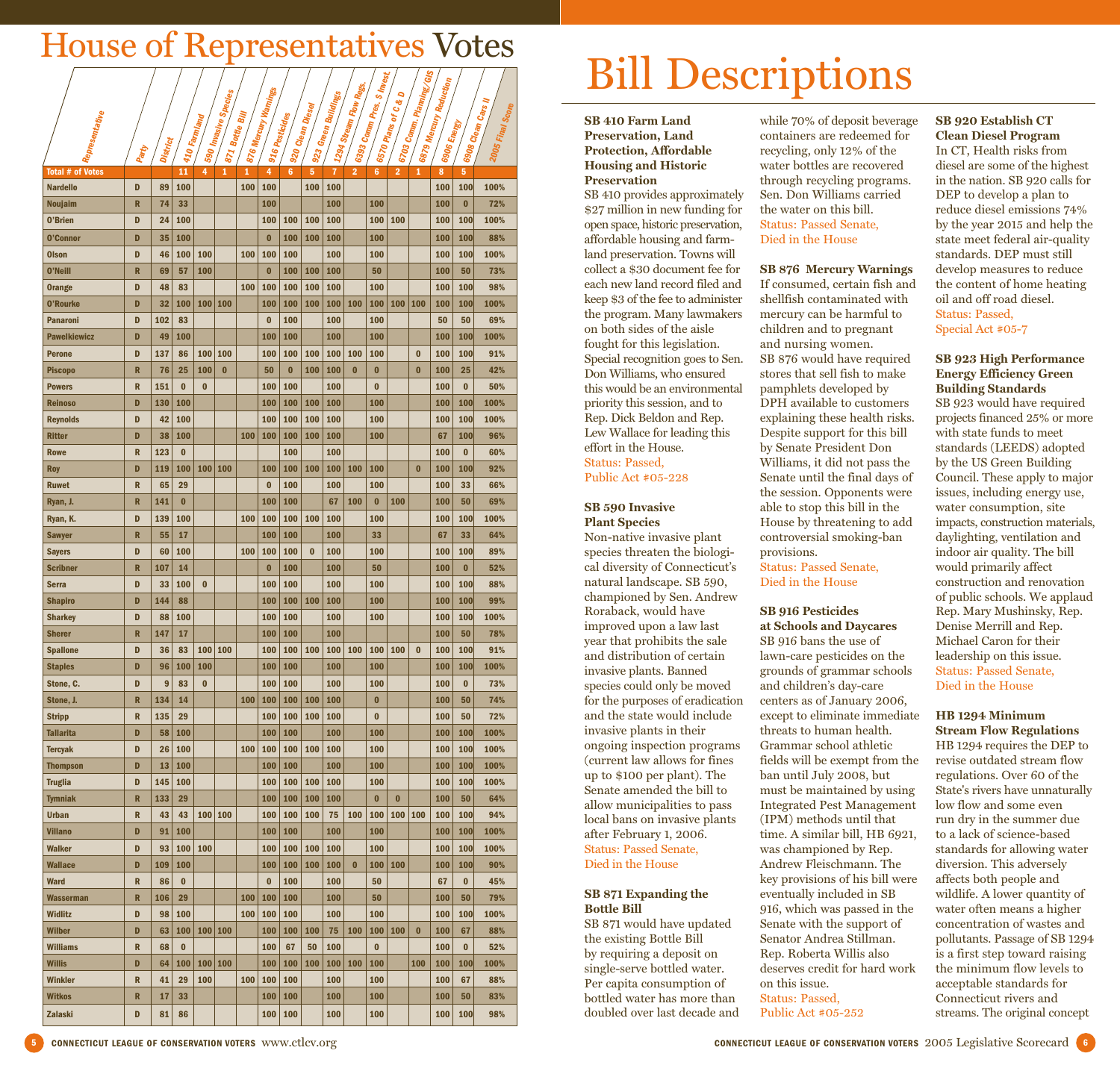

was introduced by Sen. Andrew Roraback, and later championed by Sen. Andrea Stillman and Rep. Mary Mushinsky. Rep. Len Fasano attached a weakening amendment in the P&D Committee, which was successfully removed by Representative Lew Wallace in the House. Status: Passed, Public Act #05-142

#### **HB 6393 Community Preservation and Investment**

HB 6393 would have allowed municipalities—if they chose to do so—to raise funds for farmland, forest and water resource protection and recreation areas by applying a conveyance tax up to 1% on real estate transactions

over \$100,000. Rep. James Spallone deserves credit for championing this worthwhile legislation. Status: Died in Finance **Committee** 

#### **HB 6570 Plans of Conservation and Development**

HB 6570 requires the OPM to identify Priority Funding Areas, develop management plans for key corridors, and encourage consistency between local, regional and state plans of Conservation and Development. State funding would be focused on designated priority areas. Although the final version contained troubling exemptions for municipalities, the bill as a whole is a first step toward better land use planning in Connecticut. Rep. Lew Wallace did a tremendous job of shepherding this highly complex and controversial bill through the legislature. Rep. Craig Miner led the opposition on this bill. Status:Passed, Public Act #05-205

#### **HB 6703 Planning for Community Preservation**

HB 6703 was a "smart growth" bill that contained a variety of assistance and incentives for better land use planning. It would have allowed the State's five largest cities to create a split-rate tax to encourage development of urban areas and discourage sprawl. The bill also called for the creation of a Statewide Geographic Information System (GIS)—information that is invaluable to land use planners, but often too costly for towns to obtain. A third item would have focused on improving land use education and training programs. Status: Died in Finance **Committee** 

#### **HB 6879 Mercury Reduction**

Environmental advocates opposed HB 6879 because it would have weakened landmark legislation, the Mercury Education and

Reduction Act of 2002, by exempting a number of products from existing law. These exemptions related to the sale, labeling, distribution, and collection of various mercury-containing items, such as button cell batteries, high intensity discharge lamps and the labeling of lighting fixtures. Representative Dick Roy ultimately responded to environmental concerns and ensured that no provisions of this bill came to a floor vote in the House. Status: Died in the House

#### **HB 6906 Energy**

**Independence (aka HB 7501)** HB 6906 died during the regular session because of utility opposition to the removal of a provision that would have allowed them to keep millions of ratepayer dollars. Nevertheless, the bill was passed in the special session under a new number, HB 7501. The bill contains a range of new incentives and programs that were developed in response to high energy prices and federally imposed congestion charges. Environmental provisions of the bill include incentives for conservation and energy efficiency, distributed generation, natural gas conservation, and development of clean energy sources to reduce air pollution. Senator John Fonfara championed this bill. Status: Passed in Special Session (HB 7501), Public Act #05-1

#### **HB 6908 Clean Car Incentives**

HB 6908 requires DEP to study and recommend incentives for Connecticut consumers to purchase vehicles with lower emissions. Areas to study include a ranking system for vehicles based on their greenhousegas emissions, rebates on the sales tax of low-emission vehicles, and higher taxes for higher polluting vehicles. Status: Passed, Special Act #05-6

## Funding for the Environment– Mixed Results

#### **TRANSPORTATION: GOOD RESULT**

The Legislature passed Governor Rell's proposal for purchase of new rail cars, buses and highway improvements. In addition to improvements to I-95, the state DOT will acquire 342 new rail cars for the New Haven Line (financed with \$1 per trip surcharge on tickets on that line), construct new rail maintenance facilities, and purchase 25 new transit buses.

#### **OPEN SPACE: MIXED RESULT**

During Special Session, a two-year bond package passed containing, in years one and two, \$6 million and \$5 million for the Recreation and Natural Heritage Trust; \$7.5 million and \$5 million for the Open Space Matching Grants programs; \$8 million and \$10 million for the Farmland Purchase of Development Rights (which is separate from funding generated under SB 410). Unfortunately, a bill which gave local communities the ability to independently raise funds for conservation did not make it.

#### **PARKS: BAD RESULT**

Park funding was slashed by \$1.7 million for each of the two years. This will have serious implications for parks maintenance. Language in the Special Session allows DEP to retain a higher portion of park fees that would otherwise go into the general fund. But this is no fix. It leaves the DEP dangerously dependent upon an uncertain stream of funding to support general operating costs of parks that ought to be coming out of the state's General Fund. This is a major setback for DEP.

#### **CLEAN WATER: BAD RESULT**

The state bond package contains \$20 million per year for Clean Water projects. This is well below the \$100 million per year deemed absolutely necessary for DEP to provide grants to towns that rely on help from the state to upgrade their local sewage treatment plants. As a result, many towns will not be able to perform vital clean water projects and our water will be less healthy. This will have serious implications for the clean up of Long Island Sound.

# Lobbyist Influence

This session, several high profile issues underscored how politics, lobbyists, and "deals" often win out over the environment's best interest. Every day there are scores of lobbyists at the Capitol, paid by special interests to work for or against legislation. When, early in the session, the Senate passed the Bottle Bill expanding current law to include water bottles, industry hired many of the top lobbying firms to work to defeat the bill in the House. According to state ethics filings, opponents of the Bottle Bill (primarily soda



manufacturers, distributors, and grocers) spent \$300,000 on lobbying and much of that effort was focused on assuring that the Bottle Bill did not pass, or even come to a vote. Environmental lobbyists and many volunteer advocates worked to support the bill, but they were overwhelmed by the opposition's lobbying expenditures. Post session, these same lobbyists are a major source of campaign contributions—a fact that is certainly not lost on legislators regardless of how they might otherwise feel about the legislation. The best, and perhaps only realistic counter is engaged and educated public involvement in the legislative process. Call CTLCV to find out how you can make a difference!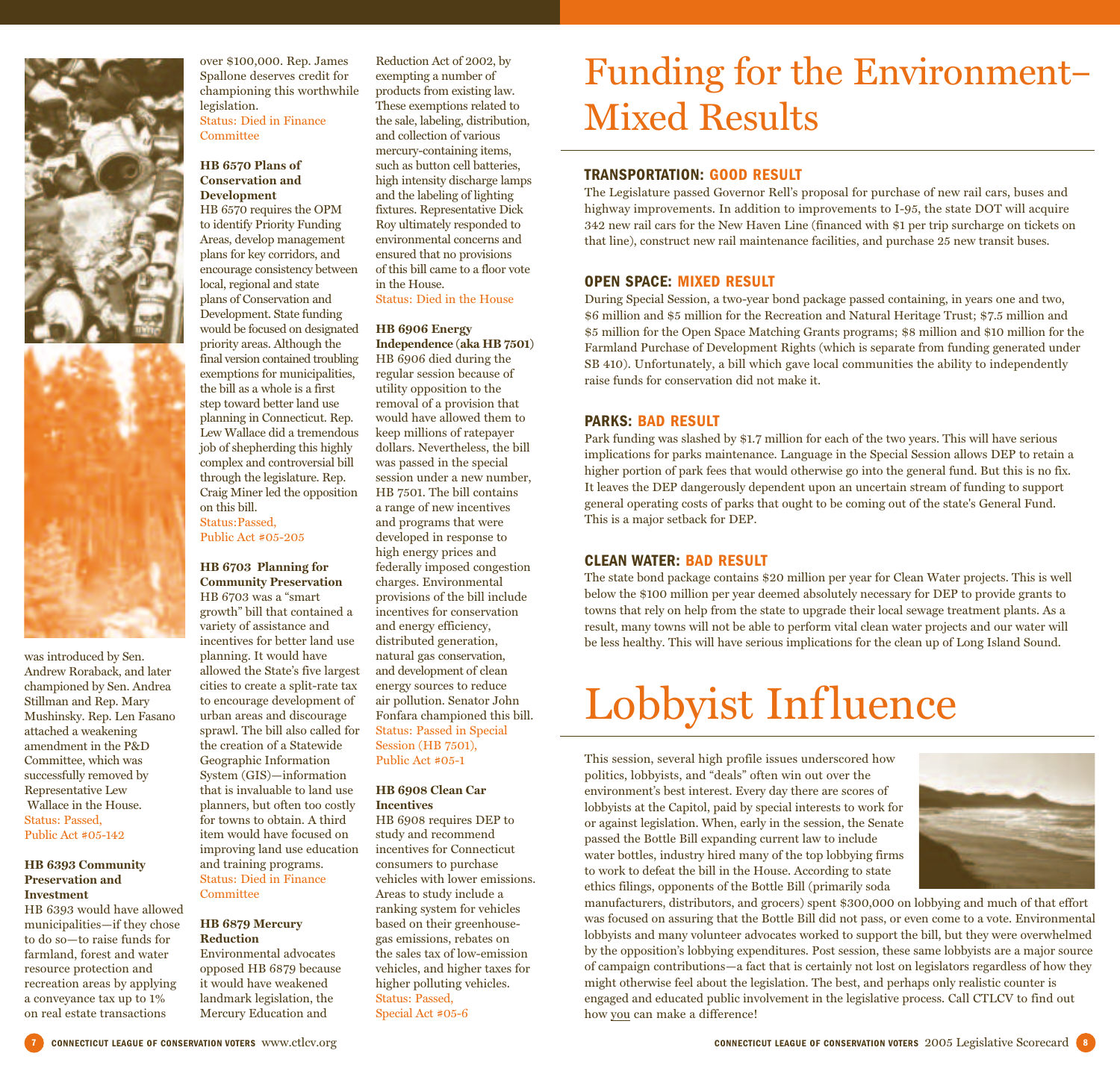

## Honor Roll

**GOVERNOR JODI RELL** has proven, in her first full year in office, that she is committed to protecting the environment as well as protecting the health and well being of our citizens. She enthusiastically endorsed and signed bills that were critical to both the environment and health of communities in the state, and took the leadership role in proposing and pursuing the \$1.3 billion transit and highway improvement package.

**✃**

**COMMISSIONER GINA MCCARTHY**, appointed by Governor Rell in Dec. 2004, quickly mastered state issues and assumed a strong leadership role in implementing Connecticut's newly adopted Global Warming agenda. In her short time as Commissioner she has reached out to actively engage various constituencies in forging the state's environmental agenda. Her enthusiasm, competency and dedication to getting the job done right, despite the diminished funding available to her agency, has earned her high respect.

**SENATOR DON WILLIAMS,** the newly elected President of the Senate, was previously Co-Chair of the Environment Committee and has historically been a strong supporter of the League's issues. With his new responsibilities—and power—he has continued to be a leading advocate for, and an ally of, the environmental community in promoting sound policy.

**SPEAKER JIM AMMAN** is also a new leader in the legislature. As Speaker of the House, he was helpful in assuring that many environmental bills on the calendar were debated and voted upon, despite strong and time-consuming opposition that might otherwise have led to legislation being talked to death.

# Another Rat

Language that is sneaked into a bill outside the public process is known as a legislative "rat."

Vigilance is vital when the legislature is in session—a fact that was reaffirmed this past session when Senator Eileen Daily attempted to reverse a hard-won agreement that was the result of hundreds of hours of negotiations between environmentalists and the water companies. The agreement, which provides tax incentives and shareholder benefits for water companies if they sell or give land to entities that would permanently protect it as open space, was a major success of the 2004 legislative session.

During the 2005 session Senator Daily introduced legislation in conflict with the negotiated agreement that would have allowed the incentive to go for any purpose, not just for open space. Well after the bill was soundly defeated in the environment committee, she inserted this "rat" language into an omnibus bill at the end of the session that is necessary to implement the state budget. Fortunately leaders spotted it and the outcry that resulted enabled key legislators to delete the language.

## **■ \$40:** Basic membership includes CTLCV's annual *Environmental Scorecard* and information on candidates running for state legislative seats **All \$60:** Membership benefits plus periodic updates on legislative activity **Alletterry Street Street Street Street Street Street Street Street Street Street Street Street Street Street Street Street Street Street Street Street Street Street Street Street Street Street Street Street Street Street** to CTLCV events **\$250 and up:** All of the above, plus the *Connecticut Environmental Briefing Book* **■ Other: My check payable to CTLCV is enclosed Please charge my \_\_VISA \_\_MC Card #** Exp. **Name on Card Signature** Name Address City State Zip Phone **Email** *Contributions to CTLCV are not tax deductible.* **PLEASE RETURN TO: CTLCV** 645 Farmington Avenue Hartford, CT 06105

**YES! MAKE ME A MEMBER!**

*Fax:* 860.236.5448 *Email:* ctlcv@mindspring.com

**OR JOIN ONLINE:** www.ctlcv.org

*Phone:* 860.236.5442